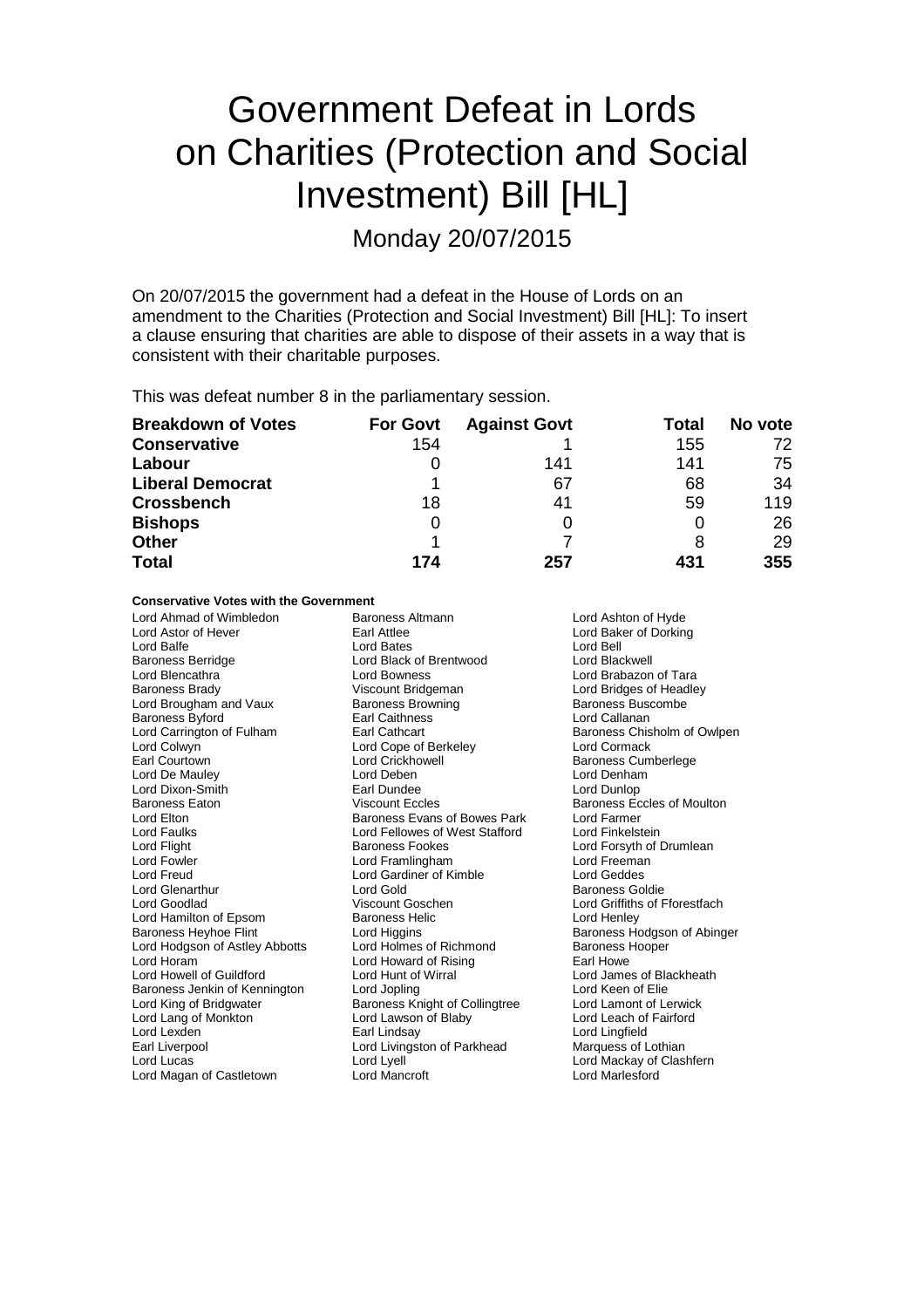Lord Maude of Horsham **Lord Mawhinney** Lord McColl of Dulwich<br>
Baroness Mobarik **Collam Lord Moore of Lower Marsh** Baroness Morris of Bolton Lord Moynihan **Lord Lord Naseby** Lord David Lord Nash<br>
Baroness Neville-Jones **Contains Baroness Newlowe** Baroness Newlove Baroness Neville-Jones Baroness Neville-Rolfe Baroness Newlove Baroness Noakes **Lord Norton of Louth** Baroness O'Cathain<br>
Lord O'Neill of Gatlev **Baroness Obbenheim-Barnes** Lord Patten of Barnes Lord O'Neill of Gatley Baroness Oppenheim-Barnes Lord Patten of Barnes Baroness Rawlings **Communist Control Control Control Control Control Control Control Control Control Control Control Control Control Control Control Control Control Control Control Control Control Control Control Control C** Lord Risby **Lord Rose of Monewden** Lord Ryder of Lord Ryder of Wensum Cord Ryder of Lord Ryder of Baroness Seccombe Lord Sassoon Baroness Seccombe<br>
Lord Selkirk of Douglas<br>
Lord Selsdon Lord Sherbourne of Didsbury Baroness Shields<br>
Lord Spicer Baroness Stedman-Scott Lord Spicer **Baroness Stedman-Scott** Baroness Stedman-Scott Baroness Stowell of Beeston<br>
Baroness Stowell of Beeston<br>
Lord Suri Lord Trefgarne **Lord Trimble** Lord Trimble Lord True<br>
Lord Tugendhat **Lord Communist Communist Communist Communist Communist Communist Communist Communist Communist C** Lord Tugendhat **Viscount Ullswater** Viscount Ullswater Corresponding May be Darwick Baroness Wheatcroft Viscount Younger of Leckie

Lord Moore of Lower Marsh Baroness I<br>Lord Naseby Bolton Bolton Baroness I Baroness Perry of Southwark Lord Prior of Bram<br>Lord Ribeiro Cord Ridley Lord Swinfen **Lord Taylor of Holbeach**<br>
Lord Trimble **Lord True**<br>
Lord True

# Lord Selkirk of Douglas Lord Selsdon **Baroness Shackleton of Belgravia**<br>
Baroness Shackleton of Belgravia<br>
Baroness Shaphard of Northwold Lord Sheikh **Baroness Shephard of Northwold**<br>Baroness Shields **Baroness Shephard Communisty** Baroness Williams of Trafford

#### **Conservative Votes against the Government** Baroness Gardner of Parkes

## **Labour Votes with the Government**

# **Labour Votes against the Government**<br>Baroness Adams of Craigielea **Lord Anderson of Swansea**

Baroness Armstrong of Hill Top Lord Bach Bach Baroness Bakewell<br>
Lord Bassam of Brighton Lord Bhattacharyya Baroness Blackstone Lord Bassam of Brighton Lord Bhattach<br>Baroness Blood Lord Boateng Baroness Blood Lord Boateng Lord Bradley Lord Brooke of Alverthorpe Lord Brookman Lord Campbell-Savours Lord Cashman Viscount Chandos Lord Christopher Lord Collins of Highbury<br>
Lord Cunningham of Felling<br>
Lord Davies of Oldham Baroness Drake **Lord Elder** Lord Dubs<br>
Lord Evans of Temple Guiting Baroness Farrington of Ribbleton Lord Faulkner of Worcester Lord Foster of Bishop Auckland Baroness Gale<br>
Lord Glasman Baroness Golding Lord Glasman **Lord Communist Cology** Baroness Golding **Lord Gordon of Strathblane**<br>Baroness Gould of Potternewton Lord Graham of Edmonton Lord Grocott Baroness Gould of Potternewton Lord Graham of Edmonton Lord Grocott Lord Hart of Chilton **Lord Haskel** Lord Haskel Lord Haworth Lord Haworth Cord Haskel Lord Haworth Baroness Henig<br>
Lord Hollick **Lord Hollick** Baroness Hollis of Heigham Lord Howarth of Newport Baroness Hayter of Kentish Town<br>Lord Hollick Baroness Howells of St Davids Lord Howie of Troon Troon Lord Hughes Lord Hughes Lord Hughes Cord Hughes Cord Jones Lord Hunt of Kings Heath Lord Irvine<br>Baroness Jones of Whitchurch Lord Judd Lord Kennedy of Southwark **Baroness King of Bow** Lord Kinnock **Consuments** Baroness Kinnock **Consuments** Baroness Kinnock of Holyhead Lord Krikhill Baroness Kinnock of Holyhead Lord Kirkhill Lord Knight Lord Knight of Lord Knight of Lord Lord Lennie Baroness Lawrence of Clarendon Lord Lea of Crondall Lord Lennie<br>Baroness Liddell of Coatdyke Lord Liddle Lord Linsey Baroness Liddell of Coatdyke Lord Liddle Lord Liddle Lord Linsey<br>
Lord Lympne Lord Macdonald of Tradeston Lord MacKenzie of Culkein Lord Lympne Lord Macdonald of Tradeston Lord MacKer<br>
Baroness Mallalieu Baroness Massey of Darwen Lord Maxton Baroness Mallalieu Baroness Massey of Darwen<br>
Lord McAvoy<br>
Lord McFall of Alcluith Lord Mendelsohn **Lord Monks**<br>
Baroness Morgan of Huyton **Baroness Morris of Yardley** Lord Morris of Handsworth Baroness Morgan of Huyton Baroness Morris of Yardley Cord Morris of Handsworth Baroness Norris of Handsworth Cor<br>Baroness Nye Cord Cord O'Neill of Clackmannan Cord Patel of Bradford Baroness Nye **Lord O'Neill of Clackmannan**<br>
Lord Pendry **Contains Communist Clackmannan**<br>
Baroness Pitkeathley Lord Pendry **Communist Communist Communist Party Communist Party Communist Party Communist Party Party Party P**<br>Baroness Prosser **Baroness Prosser** Baroness Quin Baroness Ramsay of Cartvale Lord Rea Lord Robertson of Port Ellen Lord Rooker<br>
Lord Richard Lord Robertson of Port Ellen Lord Rooker Lord Richard Lord Robertson of Port Ellen Lord Rooker Baroness Scotland of Asthal **Baroness Sherlock** Viscount Simoness Sherlock Viscount Simoness Sherlock Viscount Si<br>Baroness Smith of Basildon Lord Snape Baroness Smith of Basildon<br>
Lord Stevenson of Balmacara<br>
Lord Stone of Blackheath Lord Taylor of Blackburn Baroness Taylor of Bolton<br>
Lord Touhig<br>
Lord Touhig

Baroness Adams of Craigielea Lord Anderson of Swansea Baroness Andrews<br>Baroness Armstrong of Hill Top Lord Bach Cord Baroness Bakewell Lord Clarke of Hampstead Lord Clinton-Davis<br>Baroness Corston Baroness Crawley Baroness Donaghy Lord Donoughue<br>
Lord Dubs<br>
Lord Elder Baroness Farrington of Ribbleton Lord Faulkner<br>Baroness Gale Corp. Lord Giddens Lord Harris of Haringey **Lord Harrison**<br>
Lord Haskel **Lord Haworth** Baroness Hollis of Heigham Lord Howarth of Newport<br>
Lord Howie of Troon Lord Hughes of Woodside Lord Judd<br>
Baroness King of Bow<br>
Baroness King of Bow<br>
Lord Kinnock Lord McFall of Alcluith Baroness McIntosh of Hudnall<br>
Lord Monks Lord Morgan Baroness Prosser **Baroness Quin**<br>
Lord Rea<br>
Lord Reid of Cardowan Lord Rowlands<br>
Baroness Sherlock **Baroness Royall of Blaisdon**<br>
Viscount Simon

Lord Cunningham of Felling Lord Davies of Oldham Baroness Dean of Thornton-le-Fylde<br>Lord Desai Baroness Donaghy Lord Donoughue Lord Stevenson of Balmacara Lord Stone of Blackheath Baroness Symons of Vernham Dean<br>
Lord Taylor of Blackburn Baroness Taylor of Bolton Baroness Thornton Lord Tunnicliffe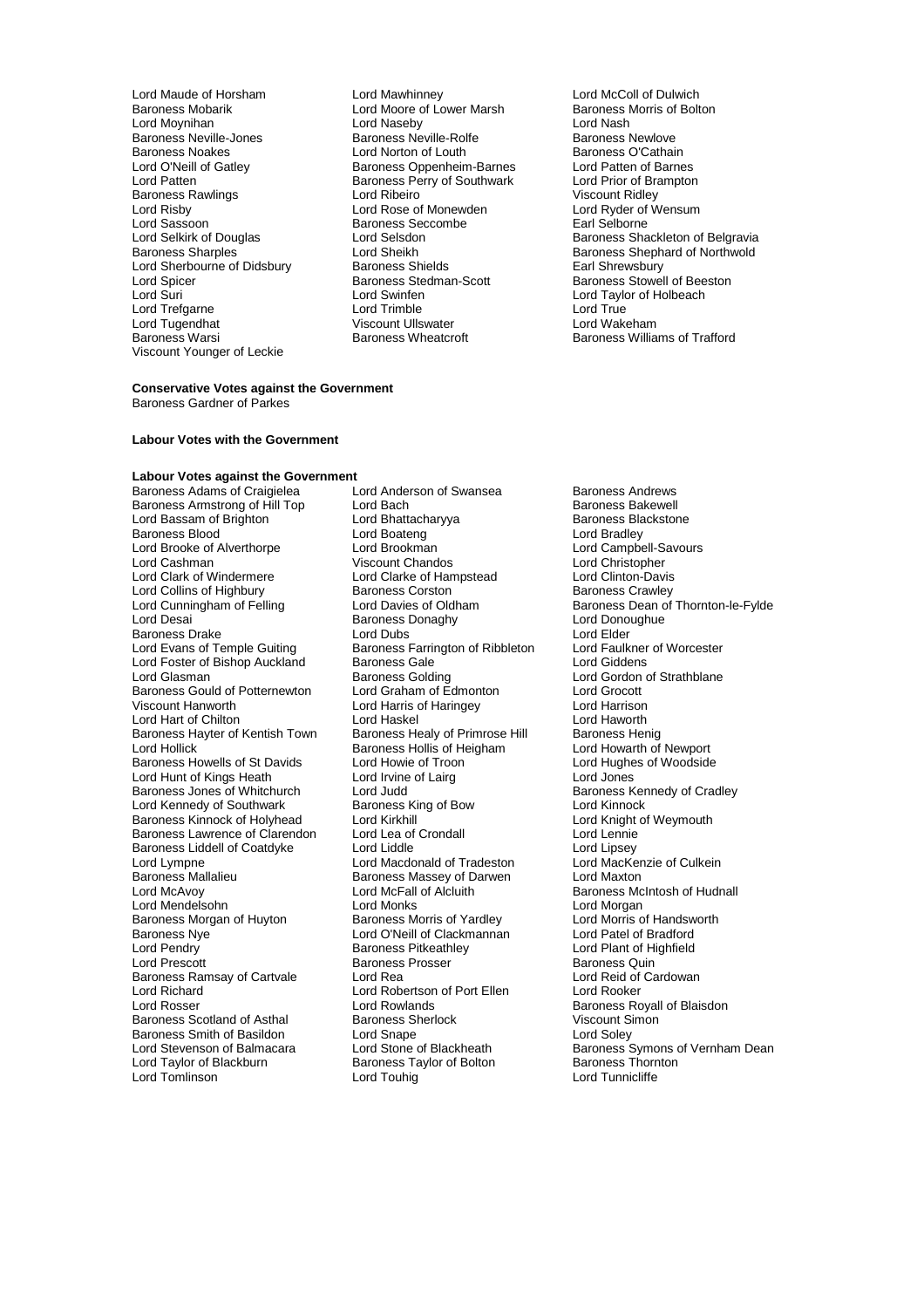Lord Turnberg **Baroness Turner of Camden** Lord Warner<br>
Baroness Warwick of Undercliffe Lord Watson of Invergowrie Lord West of Spithead Baroness Warwick of Undercliffe Lord Watson of Invergowrie Cord West of Undercliffe Lord West of Spithead Mart<br>Baroness Wheeler Baroness Whitaker Cord Whitty Baroness Wheeler **Baroness Whitaker Baroness White Lord Whitty**<br>Baroness Wilkins **Baroness Williams of Flyel** Baroness Wilkins Baroness Wilkins **Lord Williams of Elvel**<br>
Lord Wood of Antield **Lord Woolmer of Leeds** 

**Liberal Democrat Votes with the Government** Lord Dykes

# **Liberal Democrat Votes against the Government**

Lord Ashdown of Norton-sub-Hamdon Lord Avebury<br>eville Baroness Barker Baroness Bakewell of Hardington Mandeville Baroness Barker Baroness Barker Baroness Brinton

Lord Chidgey Lord Clement-Jones Lord Cotter Lord Fearn The Communist Controller Baroness Garden of Frognal The Lord German<br>Earl Glasgow The Lord Goddard of Stockport The Baroness Grender Earl Glasgow **Lord Goddard of Stockport** Baroness Grender<br>
Baroness Hamwee **Baroness Harris of Richmond** Baroness Humphrevs Baroness Hamwee **Baroness Harris of Richmond** Baroness Humphreys Harris of Richmond Baroness Humphreys Baroness Janke Baroness Manzoor **Lord McNally**<br>
Baroness Northover<br>
Lord Paddick Lord Wrigglesworth

Lord Hussain **Baroness Hussein-Ece Baroness July**<br>
Baroness Jolly **Baroness** Lord Jones of Cheltenham Baroness Jolly **Lord Jones of Cheltenham** Cord Kirkwood of Kirkhope<br>Baroness Kramer **Lord Lord Lee of Trafford** Cord Lord Lester of Herne Hill Baroness Kramer Lord Lee of Trafford Lord Lester of Herne Hill **Baroness Ludford** Baroness Maddock<br> **Lord McNally Baroness Lord Newby** Baroness Northover **Lord Paddick** Lord Paddick Lord Palmer of Childs Hill Cord Palmer of Childs Hill Cord Palmer of Childs Hill Cord Palmer of Childs Hill Cord Palmer of Childs Hill Cord Palmer of Childs Hill Cord Palmer C Baroness Parminter **Lord Purvis of Tweed** Baroness Randers Randers Corp. **Baroness Randers** Corp. 2014 **Baroness Randers** Corp. 2014 **Roders** of Quarry Bank Lord Scriven Lord Rennard Lord Rodgers of Quarry Bank Lord Scriven<br>
Lord Sharkey Baroness Sharp of Guildford Lord Shipley Lord Sharkey **Baroness Sharp of Guildford** Lord Shipley<br>Lord Shutt of Greetland **Baroness Smith of Newnham** Lord Stoneham of Droxford Lord Shutt of Greetland Baroness Smith of Newnham Lord Stoneham Lord Stoneham Lord Stoneham Lord Stoneham Cord Strasburger Cordination Baroness Suttie Lord Strasburger Baroness Suttie<br>
Lord Taylor of Goss Moor Baroness Thomas of Winchester Lord Thomas of Gresford Lord Taylor of Goss Moor Baroness Thomas of Winchester Lord Thom<br>Lord Tope Baroness Tyler of Enfield Lord Tyler Lord Tope Baroness Tyler of Enfield Lord Tyler Lord Verjee Lord Wallace of Tankerness Lord Wallace of Saltaire<br>
Baroness Walmsley Baroness Williams of Crosby Lord Willis of Knaresborough Baroness Williams of Crosby

# **Crossbench Votes with the Government**

Lord Jay of Ewelme Lord Kakkar Earl Listowel Lord Luce<br>
Lord Scott of Foscote<br>
Lord Wilson of Tillyorn

Baroness Campbell of Surbiton Earl Clancarty **Earl Clancarty** Viscount C<br>
Baroness Cox Culross Conville of Culross Culross Colville of Culross Conville of Culross Conville of Culross C Baroness Cox **Viscount Craigavon**<br>
Lord Cromwell **Craigavon**<br>
Baroness Deech Lord Cromwell **Example 2** Baroness Deech Lord Elystan-Morgan<br>Earl Erroll Baroness Finlay of Llandaff **Baroness Greenfield** Earl Erroll<br>
Baroness Greengross<br>
Lord Greenway Baroness Greengross **Example 2** Lord Greenway **Baroness Grey-Thompson**<br>
Lord Hameed **Baroness Hayman** Baroness Hayman Baroness Hollins Baroness Howe of Idlicote Lord Hylton<br>Lord Laming Lord Low of Dalston Lord Laming Lord Low of Dalston Baroness Masham of Ilton<br>
Baroness Meacher Baroness O'Loan Baroness Prashar Baroness Meacher Baroness O'Loan<br> **Baroness Access Communist Communist Pracha**<br>
Lord Rowe-Beddoe Lord Rees of Ludlow Lord Rowe-Beddoe Lord Singh of Wimbledon Viscount Slim **Duke of Somerset** Cord St John of Bletso<br>
Baroness Stern **Duke of Gestingthorpe** Lord Walpole<br>
Lord Walpole Baroness Stern **Lord Walker of Gestingthorpe**<br>
Lord Williams of Baglan **Communist Baroness Young of Hornsey** 

**Crossbench Votes against the Government** Baroness Boothroyd **Lord Cameron of Dillington**<br>
Earl Clancarty **Cameron Collect Baroness**<br>
Viscount Colville of Culross Exaroness Hayman Baroness Holling Baroness Holling Baroness Holling Baroness Holling Baroness Holling Baroness Holling Baroness Holling Baroness Holling Baroness Holling Baroness Holling Baroness Holling Baroness Holling B

Baroness Young of Hornsey

Baroness Worthington

Lord Dholakia **Baroness Doocey** Baroness Falkner of Margravine<br>
Baroness Garden of Frognal Lord German<br>
Lord Fearn

Lord Brown of Eaton-under-Heywood Lord Craig of Radley **Lord Dannatt** Lord Dannatt **Lord Dear**<br>
Lord Fellowes **Lord Lord Hannay of Chiswick** Lord Hope of Craighead Lord Hannay of Chiswick Lord Hope of Craighead Lord Hope of Lord Hope of Lord Hope of Craighead Lord Hope of C Lord Wright of Richmond

#### **Bishop Votes with the Government**

**Bishop Votes against the Government**

**Other Votes with the Government** Lord Empey